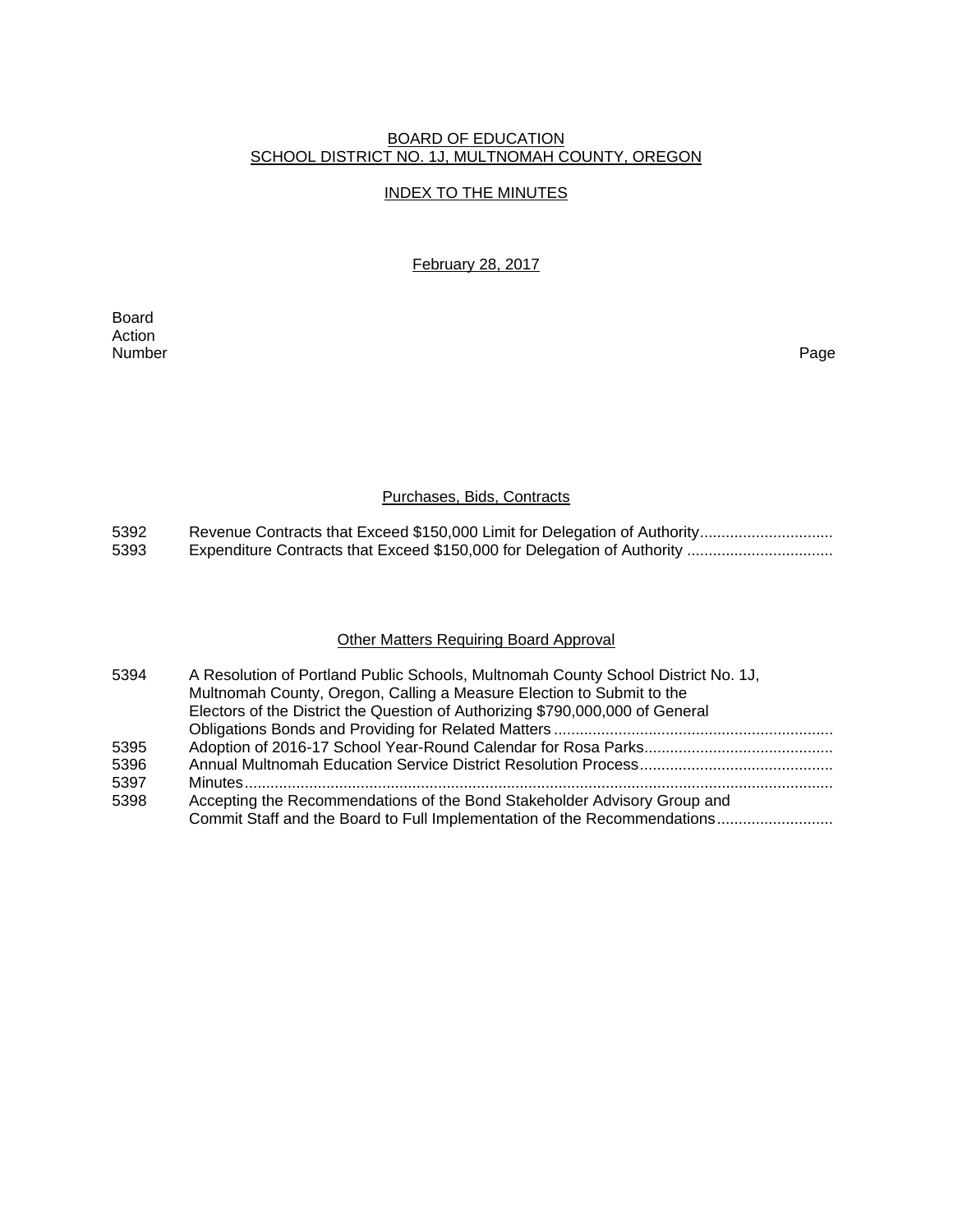February 28, 2017

# Purchases, Bids, Contracts

The Interim Superintendent RECOMMENDED adoption of the following items:

### Numbers 5392 and 5393

Director Anthony moved and Director Rosen seconded the motion to adopt the above numbered items. The motion was put to a voice vote and passed by a vote of 6-0-1 (6-yes, 0-no, 1-abstain [Esparza Brown]), with Student Representative Bradley absent.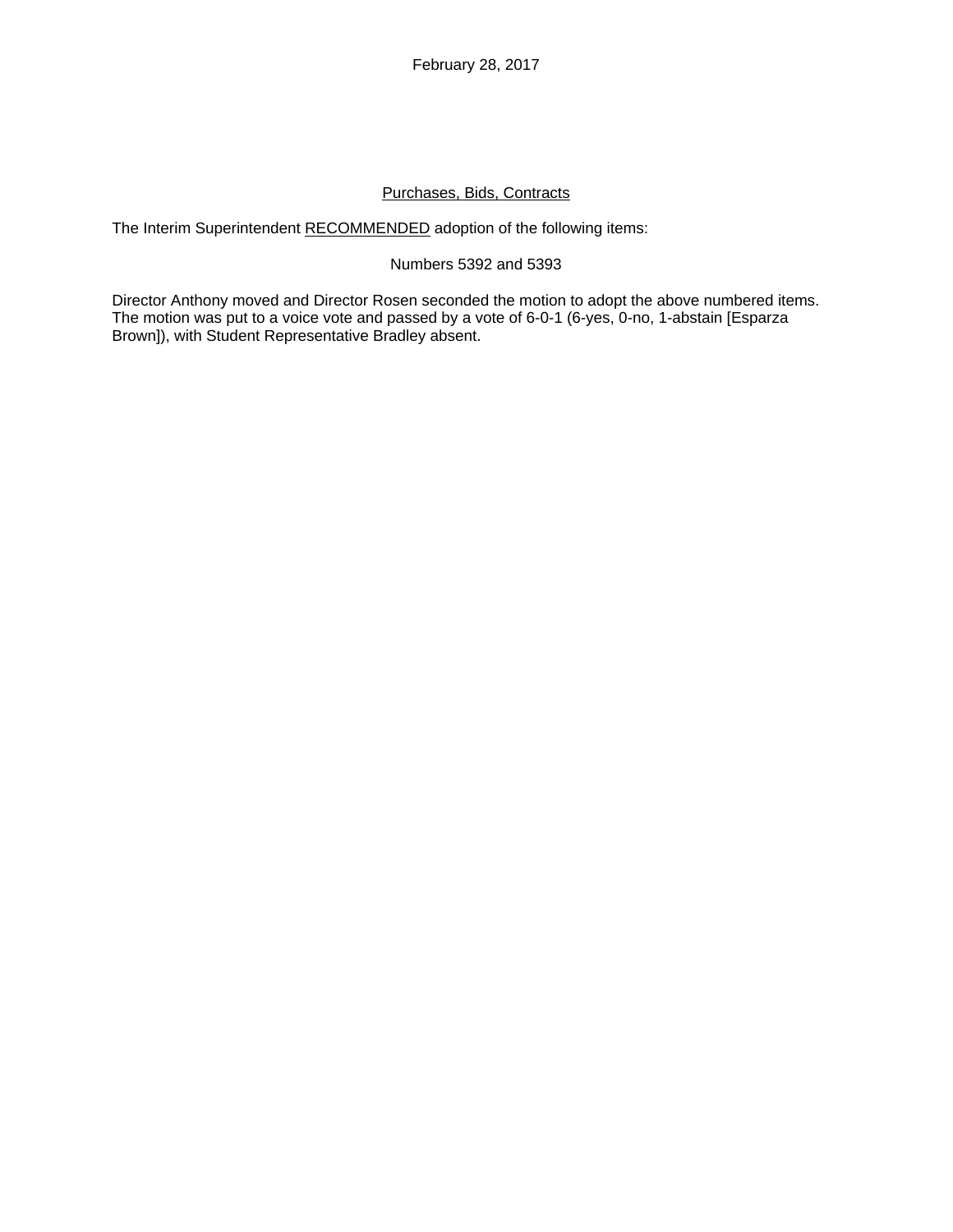## Revenue Contracts that Exceed \$150,000 Limit for Delegation of Authority

### **RECITAL**

Portland Public Schools ("District") Public Contracting Rules PPS-45-0200 ("Authority to Approve District Contracts; Delegation of Authority to Superintendent") requires the Board of Education ("Board") to enter into and approve all contracts, except as otherwise expressly authorized. Contracts exceeding \$150,000 per contractor are listed below.

### **RESOLUTION**

The Superintendent recommends that the Board approve these contracts. The Board accepts this recommendation and by this resolution authorizes the Deputy Clerk to enter into the following agreements.

## **NEW REVENUE CONTRACTS**

No New Revenue Contracts

### **NEW INTERGOVERNMENTAL AGREEMENTS / REVENUE ("IGA/Rs")**

| <b>Contractor</b>                 | Contract<br>Term                 | <b>Contract Type</b>            | <b>Description of Services</b>                              | Contract<br>Amount | Responsible<br>Administrator,<br><b>Funding Source</b> |
|-----------------------------------|----------------------------------|---------------------------------|-------------------------------------------------------------|--------------------|--------------------------------------------------------|
| State of Oregon,<br>Department of | 7/1/2017<br>through<br>6/30/2019 | Intergovernmental<br>Agreement- | Reimburse PPS for services<br>provided to Special Education | \$4,800,000        | C. Russo<br><b>Fund 205</b>                            |
| Education                         |                                  | Revenue<br>IGA/R 64181          | students who reside at<br>Providence Hospital.              |                    | Dept. 5414<br>Grant G1701                              |

# **AMENDMENTS TO EXISTING REVENUE CONTRACTS**

No Amendments to Existing Revenue Contracts

*Y. Awwad*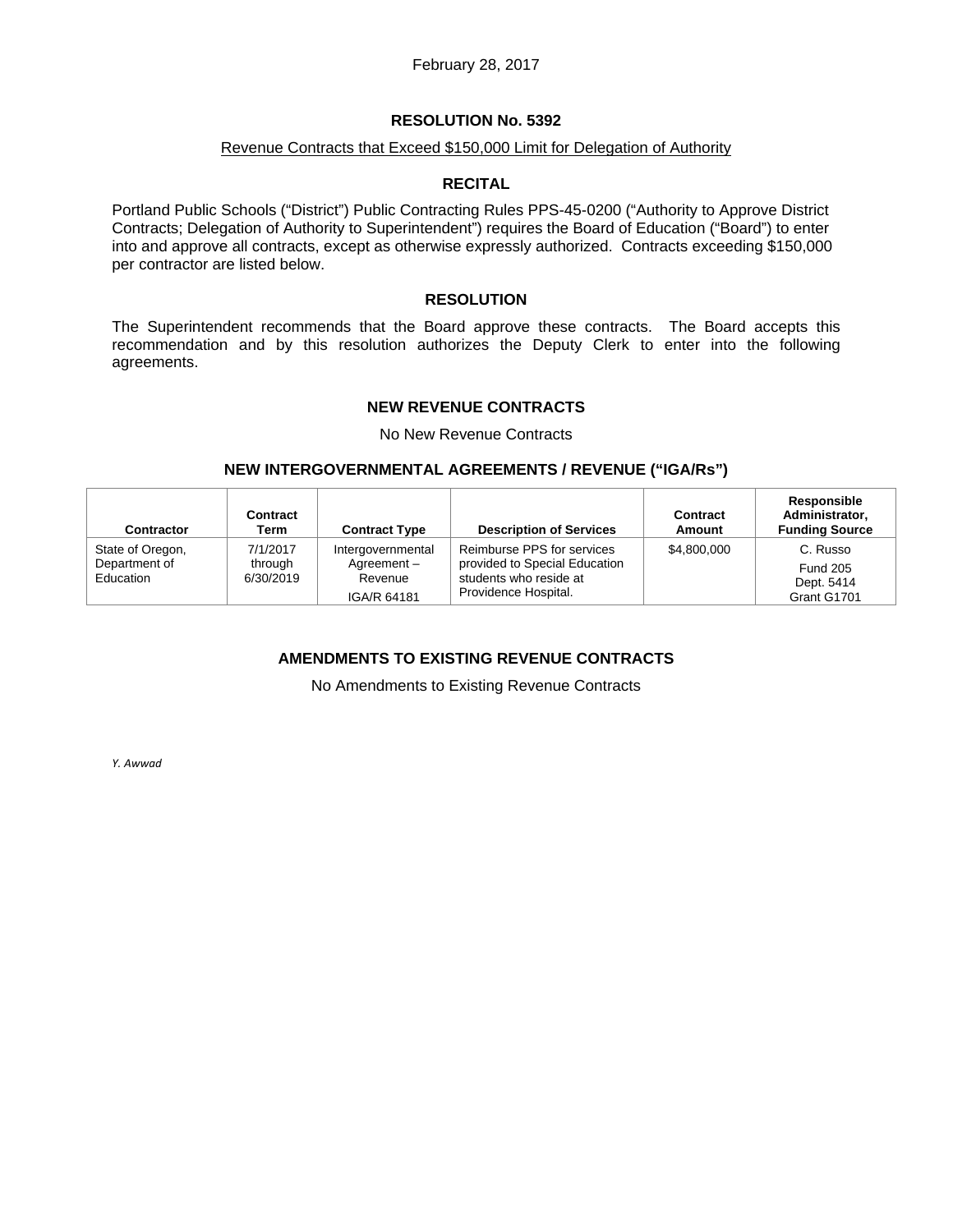## Expenditure Contracts that Exceed \$150,000 for Delegation of Authority

# **RECITAL**

Portland Public Schools ("District") Public Contracting Rules PPS-45-0200 ("Authority to Approve District Contracts; Delegation of Authority to Superintendent") requires the Board of Education ("Board") enter into contracts and approve payment for products, materials, supplies, capital outlay, equipment, and services whenever the total amount exceeds \$150,000 per contract, excepting settlement or real property agreements. Contracts meeting this criterion are listed below.

# **RESOLUTION**

The Superintendent recommends that the Board approve these contracts. The Board accepts this recommendation and by this resolution authorizes the Deputy Clerk to enter into the following agreements.

| <b>Contractor</b>               | Contract<br>Term                                       | <b>Contract Type</b>                                | <b>Description of Services</b>                                                                                                                        | Contract<br><b>Amount</b>                                                  | Responsible<br>Administrator,<br><b>Funding Source</b> |
|---------------------------------|--------------------------------------------------------|-----------------------------------------------------|-------------------------------------------------------------------------------------------------------------------------------------------------------|----------------------------------------------------------------------------|--------------------------------------------------------|
| <b>ECIFM Solutions, Inc.</b>    | 3/1/2017<br>through<br>12/31/2017                      | Software and<br><b>Related Services</b><br>SW 64230 | <b>IBM TRIRIGA Services for:</b><br>Portfolio & Request Central<br>Enhancements, Demand Work<br>Orders, On-The-Go Mobile for<br>maintenance services. | \$210,063                                                                  | C. Wilton<br><b>Fund 101</b><br>Dept. 5594             |
|                                 |                                                        |                                                     | Hardware or software<br>maintenance and/or upgrades.<br>PPS 47-0288(11)                                                                               |                                                                            |                                                        |
| CorVel Enterprise<br>Comp, Inc. | 3/1/2017<br>through<br>2/29/2020<br>Option to<br>renew | <b>Personal Services</b><br>PS 64269                | Provide third-party<br>administration of workers<br>compensation claims in<br>accordance with state statutes.<br>Original term three years with       | Original Term<br>\$850,000<br>\$1,415,000 over<br>maximum<br>contract term | Y. Awwad<br><b>Fund 601</b><br>Dept. 5540              |
|                                 | through<br>02/28/2022                                  |                                                     | the option to renew for two<br>additional one-year terms.<br>RFP 2016-2193                                                                            |                                                                            |                                                        |

## **NEW CONTRACTS**

# **NEW INTERGOVERNMENTAL AGREEMENTS ("IGAs")**

| <b>Contractor</b>       | Contract<br>Term                 | <b>Contract Type</b>                        | <b>Description of Services</b>                                                                                                                    | Contract<br>Amount | Responsible<br>Administrator,<br><b>Funding Source</b>      |
|-------------------------|----------------------------------|---------------------------------------------|---------------------------------------------------------------------------------------------------------------------------------------------------|--------------------|-------------------------------------------------------------|
| <b>Multnomah County</b> | 7/1/2016<br>through<br>6/30/2017 | Intergovernmental<br>Agreement<br>IGA 64255 | <b>Provide SUN Community</b><br>Schools at 10 District schools<br>and provide Early Kindergarten<br>Transition program at 12<br>District schools. | \$599.903          | L. Poe<br>H. Adair<br><b>Fund 101</b><br>Depts. 5431 & 5453 |

# **AMENDMENTS TO EXISTING CONTRACTS**

No New Amendments

*Y. Awwad*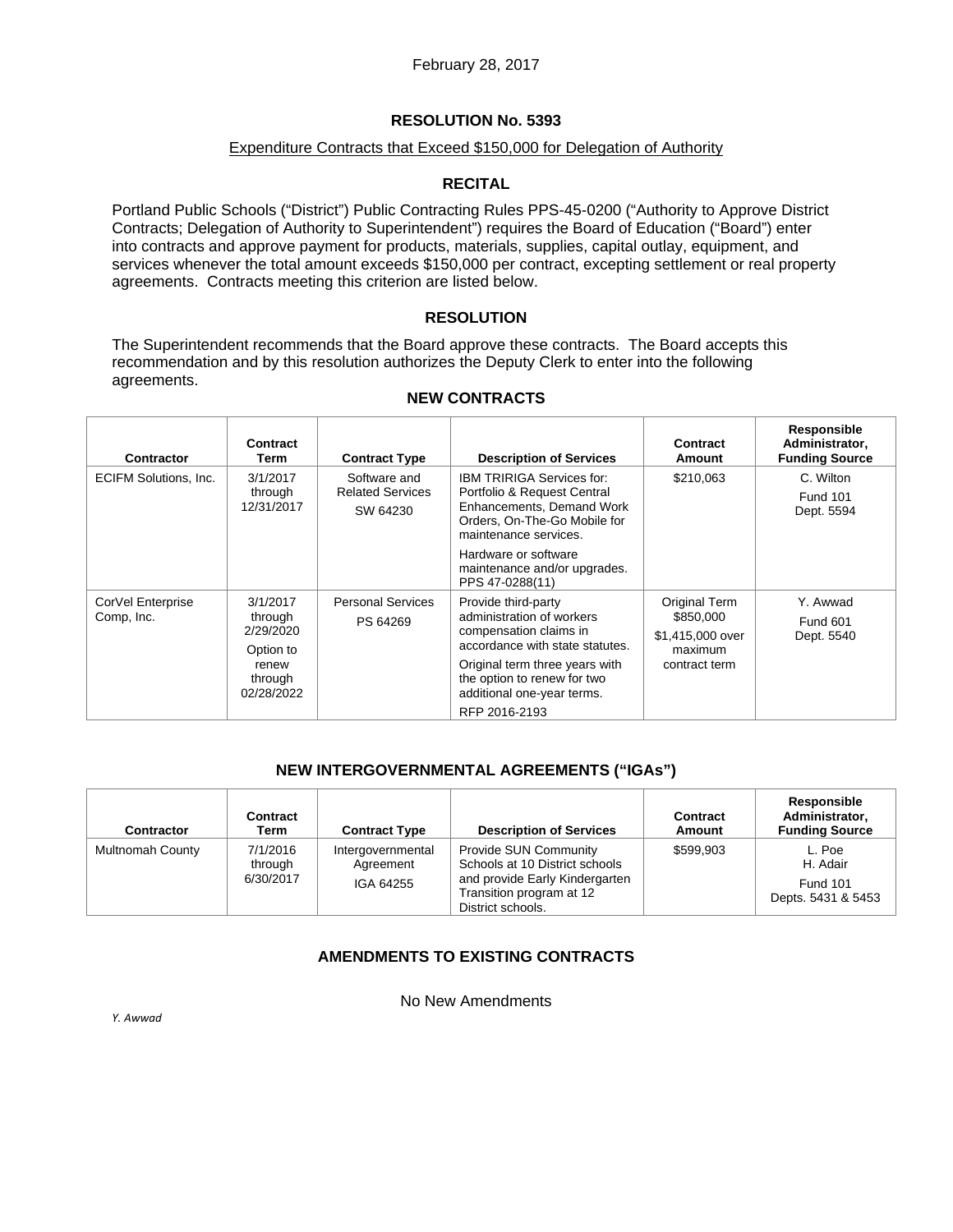February 28, 2017

## Other Matters Requiring Board Approval

The Interim Superintendent RECOMMENDS adoption of the following items:

## Numbers 5394 through 5398

During the Committee of the Whole, Director Knowles moved and Director Kohnstamm seconded the motion to adopt Resolution 5394. The motion was put to a voice vote and passed unanimously (7-yes, 0-no), with Student Representative Bradley absent.

Director Anthony moved and Director Rosen seconded the motion to adopt Resolutions 5395 through 5398. The motion was put to a voice vote and passed by a vote of 6-0-1 (6-yes, 0-no, 1-abstain [Esparza Brown]), with Student Representative Bradley absent.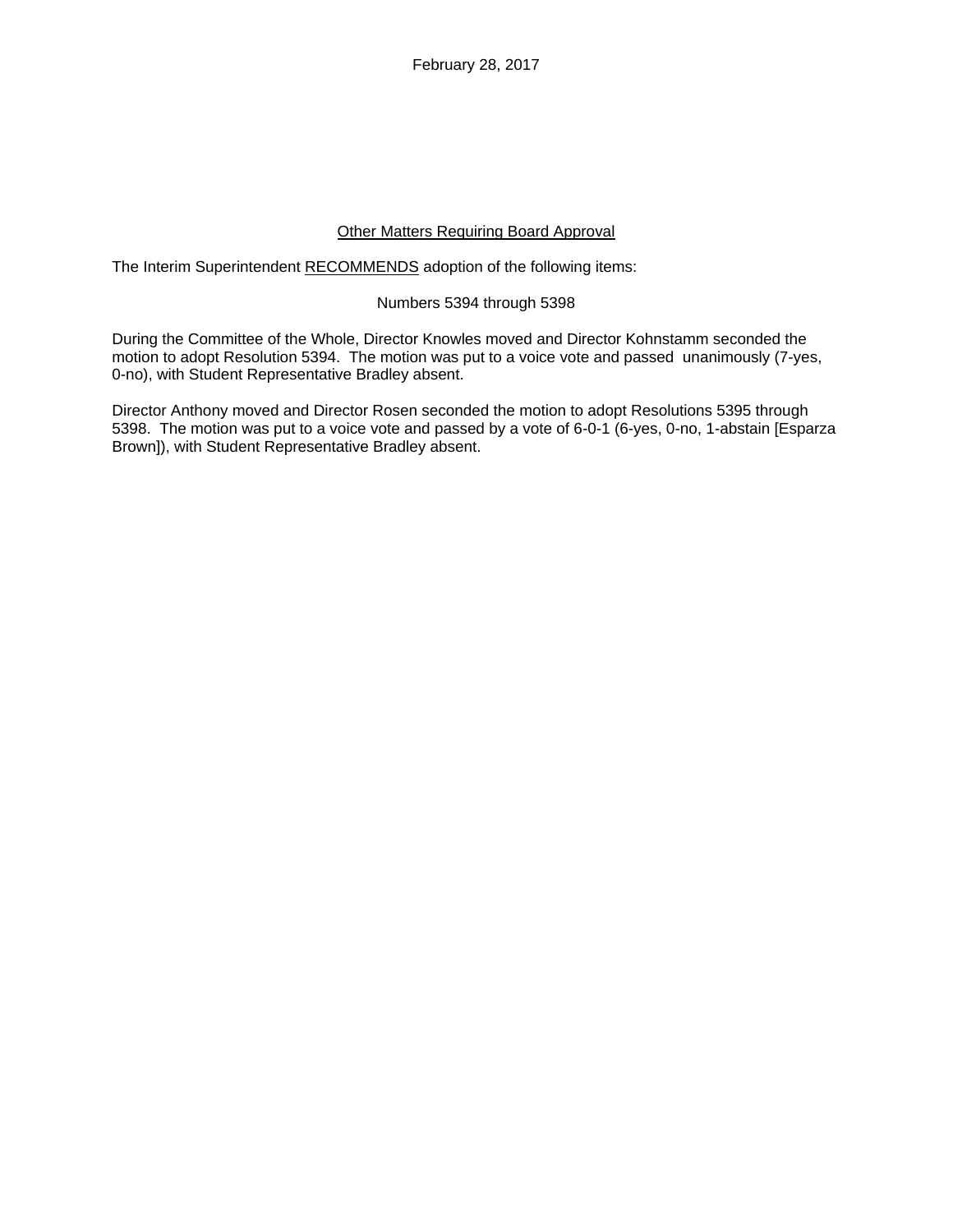A Resolution of Portland Public Schools, Multnomah County School District No. 1J, Multnomah County, Oregon, Calling a Measure Election to Submit to the Electors of the District the Question of Authorizing \$790,000,000 of General Obligation Bonds and Providing for Related Matters

## **RECITALS**

- A. After an extensive public process, at its meeting on February 13, 2017, the Board directed PPS staff to develop a general obligation bond ballot measure and explanatory statement for the Preferred School Construction Bond Proposal and present those documents to the Board at its meeting on February 28, 2017, so that the Board might approve those documents prior to their submission to the county elections officer;
- B. In response to the Board's direction, PPS staff has developed the general obligation bond ballot measure that is attached as Exhibit A and the explanatory statement that is attached as Exhibit B; and
- C. If the measure passes, PPS is eligible for an \$8,000,000 grant under the Oregon Department of Education's Oregon School Capital Improvement Matching Program (the "Grant").
- D. Due to inadequate state funding for schools, PPS has prioritized use of General Fund money for its core educational mission, resulting in the deferral of major maintenance on its facilities, leading to secondary damage and increased facility costs.
- E. PPS recognizes that the condition of its facilities has a direct impact on the ability of teachers to teach and students to learn and succeed.
- F. PPS is committed to providing its students access to safe and healthy learning environments and with the same up-to-date technology, equipment and teaching approaches as students in schools with newer buildings so our students are prepared for life, college and career, and to meaningfully contribute to their communities.
- G. At the direction of the community in 2012, PPS adopted the Long Range Facilities Plan to modernize and improve schools through a series of capital construction bonds.
- H. In 2012, voters approved the first in the series: a \$482 million bond, which funded the modernization of Franklin, Grant and Roosevelt High Schools, and Faubion PreK-8 school, and funded projects at 52 schools, including upgraded science classrooms, new roofs, improved accessibility and seismic improvements.
- I. Lead testing in summer 2016 showed that all but one school had one or more cold water fixtures testing above the EPA action level. In addition, PPS staff assessed eleven areas of health and safety across the district, and determined there is approximately \$1.6 billion of need in areas that include reducing or eliminating exposure to hazardous materials districtwide, including lead, asbestos, and radon; upgrading fire alarm and sprinkler systems; increasing access to schools for people with disabilities; repairing or replacing leaking or deteriorating school roofs; upgrading school safety and security; and strengthening schools against earthquakes
- J. In 2017, PPS surveyed the community and convened a Bond Stakeholder Advisory Group (BSAG) to evaluate needs for the next bond.
- K. The BSAG recommended, and community feedback affirmed, a bond that would fund modernization of Benson, Lincoln, and Madison High Schools and Kellogg Middle School and at least an additional \$150 million in health and safety projects at schools across the district.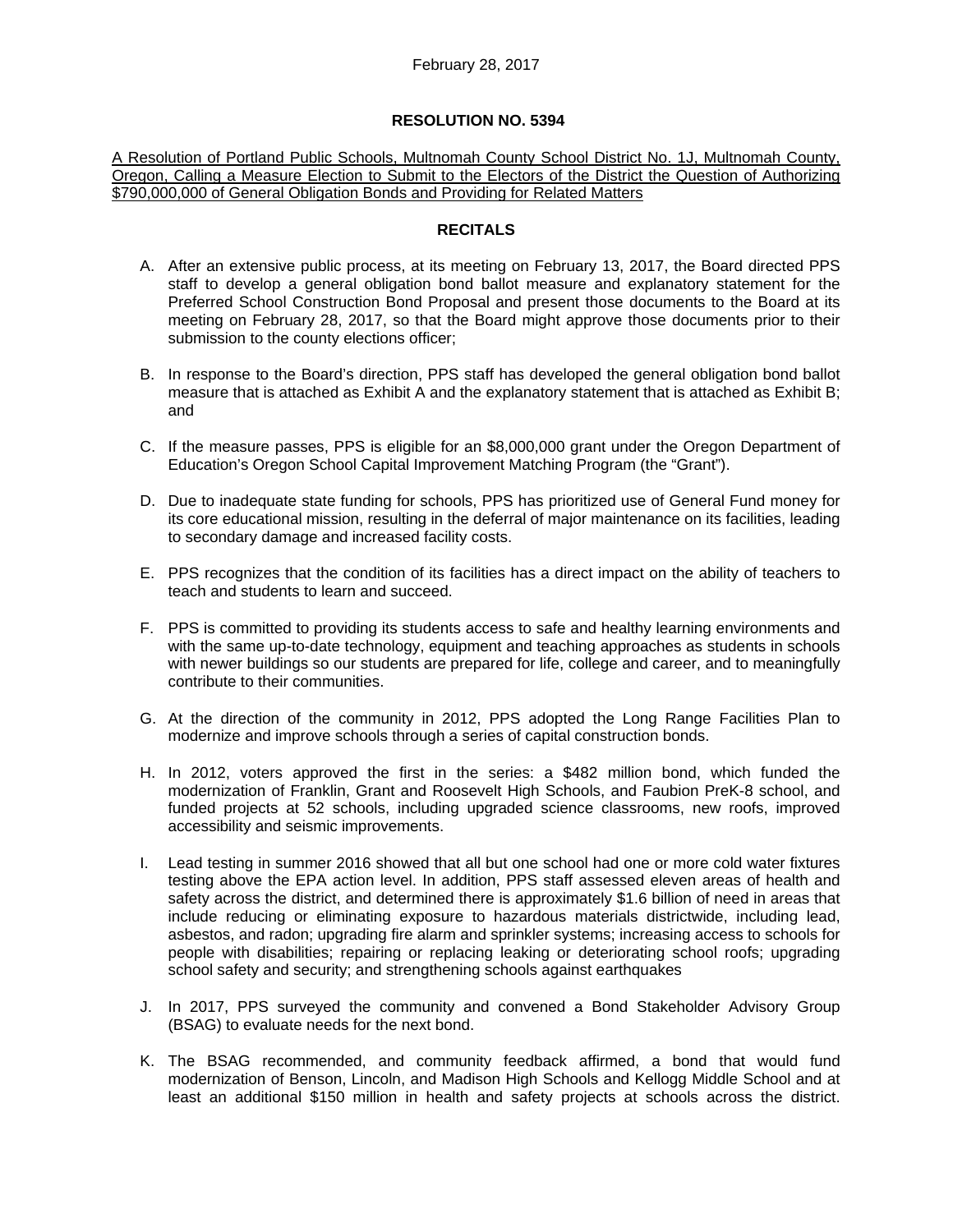Approximately 30 percent of the budgets for the modernization projects comprehensively address health and safety issues, including reducing exposure to hazardous materials, improving accessibility, and addressing fire safety.

- L. The \$150 million in districtwide health and safety projects would address all or some of the needs in the following areas: replacing old pipes and fixtures to reduce lead, improve water quality, and reduce the need to use bottled water in Portland's schools; removing or encapsulating exposed lead paint and asbestos; upgrade fire alarm and/or sprinkler systems; repairing or replacing leaking or deteriorating school roofs; improving accessibility for people with disabilities; improving building foundations and ventilation to decrease radon exposure; and strengthening school safety and security.
- M. In addition to this bond proposal, the BSAG recommended:
	- a. That the Board and Superintendent by December 2017 be able to clearly articulate a short and long-term strategy that addresses all currently identified health, safety, and ADA issues;
	- b. That the Board has a clear plan on how the at least \$150 million of additional health and safety investments will be spent to first address all high-risk areas as a priority (lead paint, lead in water fixtures and pipes, radon, exposed asbestos, and a minimum level of acceptable fire protection with the rest of the remaining dollars to address other health, safety, and accessibility issues). The Board should consider increasing the amount of additional health and safety investment in this bond to ensure issues of lead, radon, exposed asbestos and high risk facility issues are fully resolved;
	- c. That the Board dedicate \$8 million in state matching funds to addressing additional health, safety, and accessibility needs, and communicate to the public that the \$8 million investment is on top of the \$790 million;
	- d. That the Board should request clarification from the Superintendent and staff about how investments in seismic upgrades are prioritized, and affirm its understanding that two effective ways to increase student and staff safety include full modernization and replacement of schools and adding or strengthening seismic bracing when roofs are replaced;
	- e. That the Board concludes that the school district's plan for 1,700 students at each of the existing and future high schools is well supported by current birth rates and kindergarten enrollments and that all high school spaces being rebuilt will be enrolled in a way that is balanced and the board is committed to boundary and policy changes to ensure that neighborhood and focus option high schools have sufficient enrollments to support a rigorous and diverse curriculum in a cost effective way in all geographic areas of the city;
	- f. That the bond package and public message associated with the bond measure should focus first on addressing critical safety and health issues, backed up by the message that modernizing our high schools comprehensively addresses health and safety issues in those buildings while also providing modern learning environments; and
	- g. That the Board acknowledges with gratitude the support of Portland voters for school bonds in 1995 and 2012 and commits to the continued modernization of schools to provide the health, safety, full inclusion, and learning opportunities that every child in Portland deserves.
- N. The Board thanks the BSAG for its work and directs staff to work with the Board to fully implement the recommendations.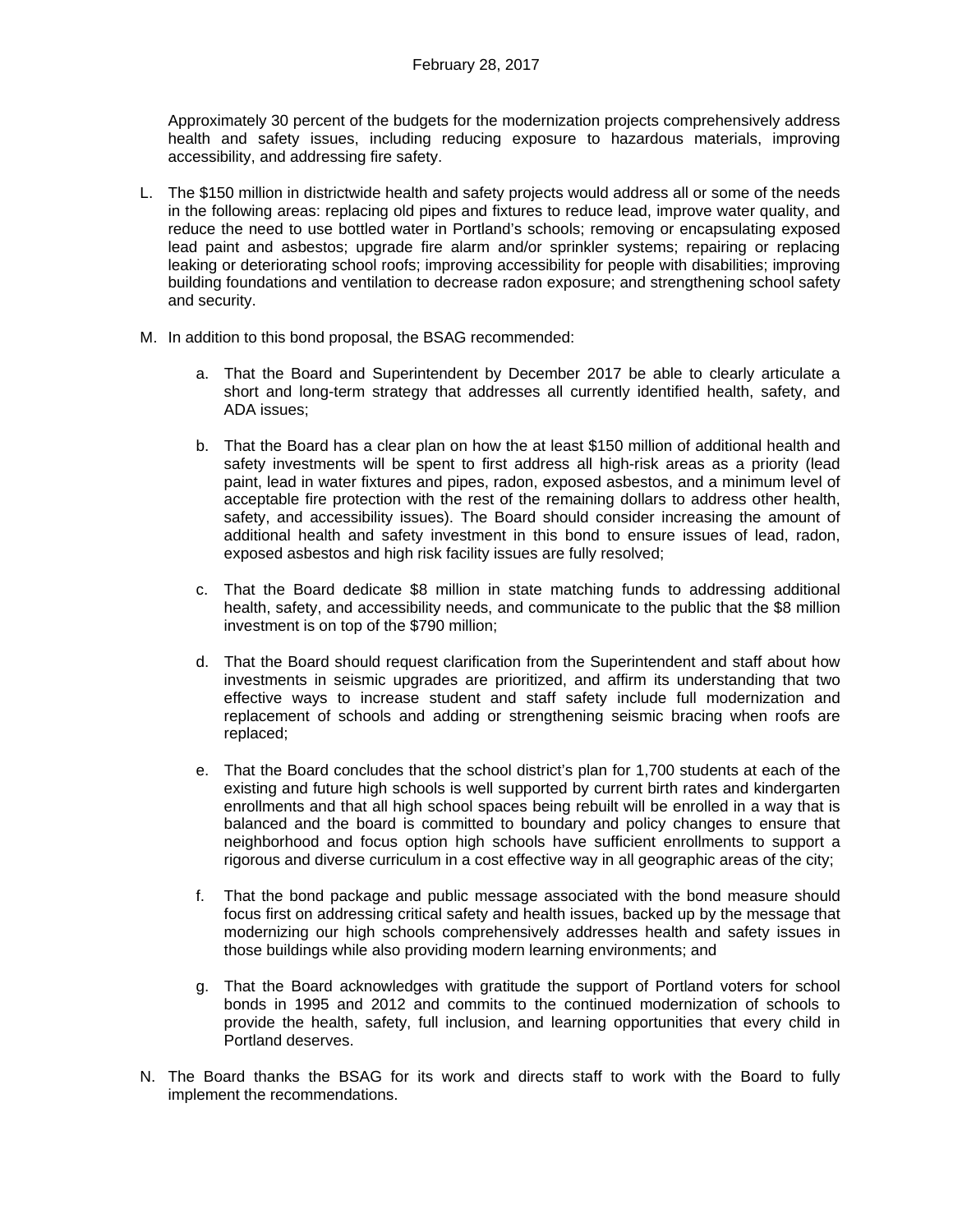## **RESOLUTION**

 NOW, THEREFORE, the Board of Directors of Portland Public Schools, Multnomah County, Oregon, resolves as follows:

- 1. A measure election is hereby called for the purpose of submitting to the electors of PPS the question of issuing general obligations bonds not exceeding \$790 million to repair, construct and modernize schools (the "Bonds"). Bond proceeds will be used to finance capital costs as described in the attached Exhibit A (the "Bond Projects"). The measure election hereby called shall be held in the District on the 16<sup>th</sup> day of May, 2017. As authorized by the County Clerk of Multnomah County, Oregon, and the Oregon Secretary of State, the election shall be conducted by mail pursuant to ORS 254.465 and 254.470.
- 2. PPS authorizes the Board Chair, Superintendent, or his designee (the "Authorized Representative") to take any actions necessary to place the measure that is attached as Exhibit A on the May 16, 2017 election ballot, and to place the explanatory statement that is attached as Exhibit B in the voter's pamphlet for that election. The Authorized Representative shall file the measure and explanatory statement with the elections officer of Multnomah County not later than March 16, 2017.
- 3. PPS hereby declares its official intent pursuant to Treasury Regulation Section 1.150-2 to reimburse itself with proceeds of the Bonds for capital costs of the Bond Projects that are paid prior to the issues of the Bonds and that are eligible to be financed with proceeds of the Bonds. This resolution is adopted as official action of PPS in order to comply with Section 1.150-2 of the Federal Income Tax Regulations.
- 4. PPS authorizes the Superintendent to continue a Superintendent's Citizen Accountability Committee to assist the Superintendent and School Board in monitoring the planning and progress of the bond program.
- 5. The Authorized Representative is hereby authorized to execute all documents and take all actions necessary to obtain the Grant.

ADOPTED by the Board of Education of Portland Public Schools, Multnomah County School District No. 1J, Multnomah County, Oregon this [28th day of February, 2017.]

 PORTLAND PUBLIC SCHOOLS ATTEST: MULTNOMAH COUNTY, OREGON

By: \_\_\_\_\_\_\_\_\_\_\_\_\_\_\_\_\_\_\_\_\_\_\_\_ By: \_\_\_\_\_\_\_\_\_\_\_\_\_\_\_\_\_\_\_\_\_\_\_\_\_\_

Deputy Clerk Chair, Board of Directors

Attachments:

- A. Exhibit A: Notice of Bond Election
- B. Exhibit B: Explanatory Statement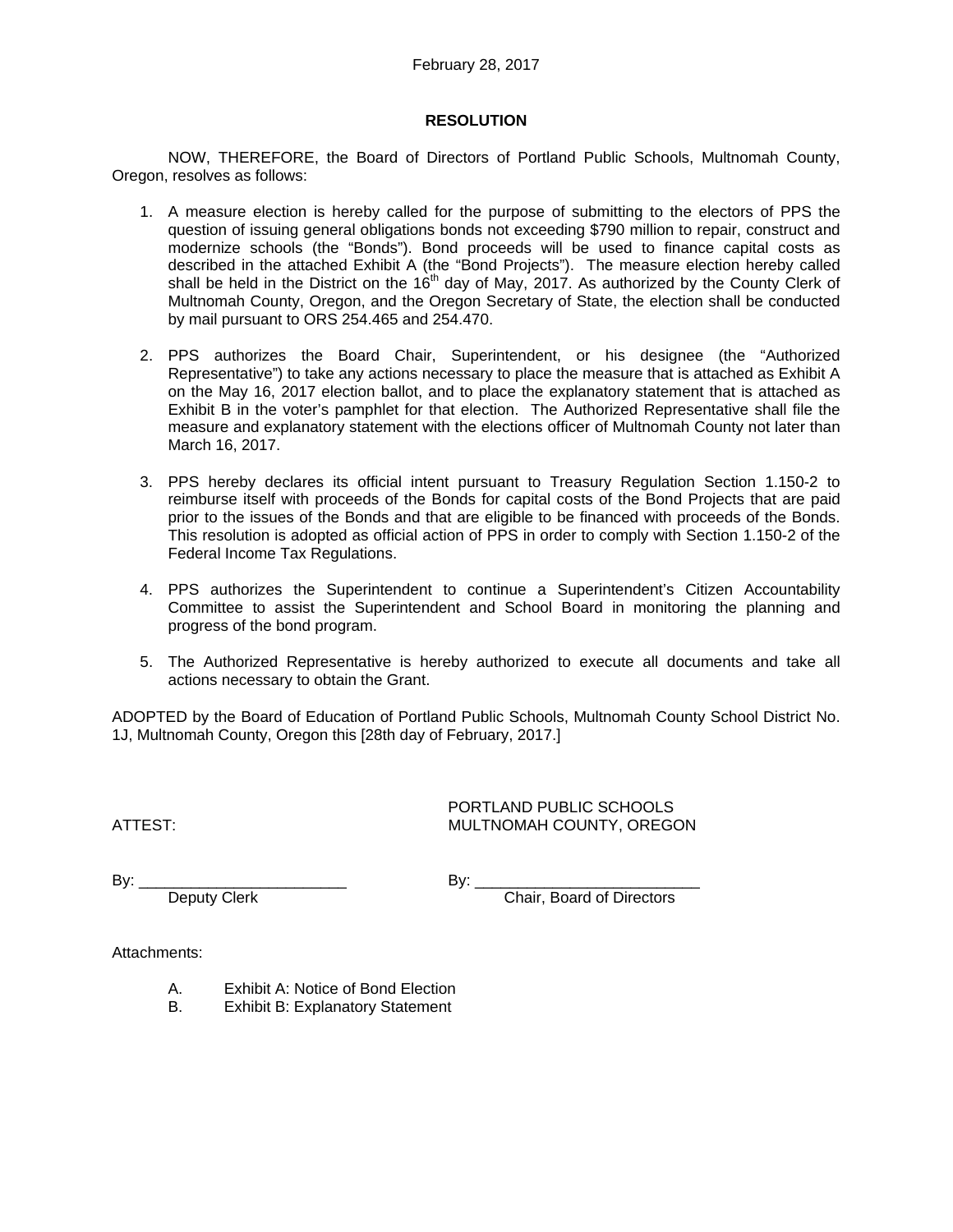# **EXHIBIT A TO RESOLUTION 5394**

# **BONDS TO IMPROVE HEALTH, SAFETY, LEARNING BY MODERNIZING, REPAIRING SCHOOLS**

**QUESTION:** Shall Portland Public Schools improve health and safety, modernize and repair schools, build education facilities, by issuing \$790,000,000 in bonds? If the bonds are approved, they will be payable from taxes on property or property ownership that are not subject to the limits of sections 11 and 11b, Article XI of the Oregon Constitution.

**175 WORD SUMMARY:** If approved this measure would finance or refinance capital costs, including projects that:

- Reduce or eliminate exposure to hazardous materials districtwide, including lead, asbestos, and radon;
- Upgrade fire alarm and/or sprinkler systems;
- Improve accessibility for people with disabilities;
- Repair or replace leaking or deteriorating school roofs;
- Upgrade school safety and security;
- Strengthen schools against earthquakes;
- Renovate or replace schools, including Benson, Lincoln, Madison, and Kellogg, to improve health and safety and provide up-to-date classrooms and facilities, and increase access to technology and modern learning environments; and

Citizen accountability and oversight, including audits of bond projects and expenditures will be required.

Bonds may be issued in one or more series, with each series maturing in 30 years or less.

The average levy rate for this bond issue is estimated to be \$0.68 per \$1,000 of assessed value over 30 years. The levy rate is estimated to be \$1.40 per \$1,000 for the first four years, declining thereafter. Rates may differ based on interest rates and changes in assessed value.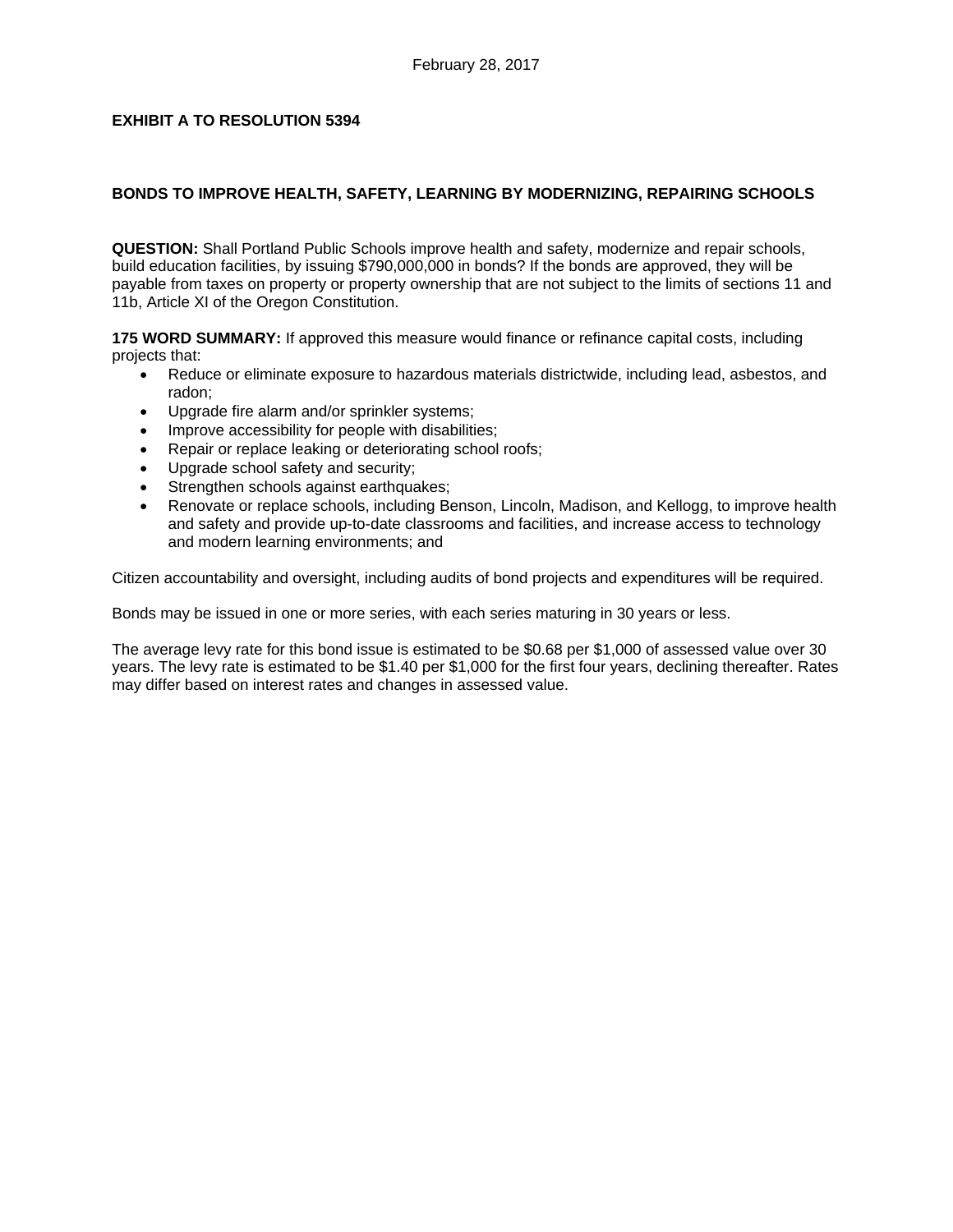# **EXHIBIT B TO RESOLUTION 5394**

## **500 WORD EXPLANATORY STATEMENT**

Portland Public Schools (PPS) is the largest school district in Oregon, with over 90 school sites and 48,500 students. PPS' buildings average 77 years old—many are over 100 years old.

Aging schools need repair and upgrades to provide students with modern learning environments and to address unsafe conditions. Lead testing in 2016 showed most schools had cold water fixtures testing above the EPA action level. Many roofs are beyond their useful life and some leak frequently. Fire alarm and sprinkler systems at most schools are inadequate.

PPS has adopted a Long-Range Facilities Plan to modernize and improve schools districtwide through a series of capital construction bonds. In 2012, voters approved a \$482 million bond, funding:

- Modernization of Franklin, Grant, and Roosevelt High Schools, and Faubion PreK-8;
- Projects at 52 additional schools—upgraded science classrooms, new roofs, improved accessibility and seismic improvements; and
- Planning for upgrade of all high schools.

In 2017, PPS convened a Bond Stakeholder Advisory Group (BSAG) to evaluate needs for the next bond. The BSAG recommended, and community feedback affirmed, a bond that would fund modernization of Benson, Lincoln, and Madison High Schools and Kellogg Middle School, and at least \$150 million in health and safety projects at schools across the district.

#### **What would the bond do?**

The \$790,000,000 bond would fund renovations and additions at Benson and Madison High Schools, and full rebuilds of Lincoln High School and Kellogg Middle School. Approximately 30% of the budgets for these projects comprehensively address health and safety issues, including reducing exposure to hazardous materials, improving accessibility, and addressing fire safety. It would also begin planning for upgrade of Cleveland, Jefferson, and Wilson High Schools.

Additionally, at least \$150 million would fund district-wide health and safety projects, including:

- $\Box$  Replacing old pipes and fixtures to reduce lead, improve water quality, and reduce the need to use bottled water;
- $\Box$  Removing or encapsulating exposed lead paint and asbestos;
- $\Box$  Upgrading fire alarm and/or sprinkler systems;
- $\Box$  Repairing or replacing leaking or deteriorating school roofs;
- $\Box$  Improving accessibility for people with disabilities;
- $\Box$  Improving building foundations and ventilation to decrease radon exposure; and
- $\Box$  Strengthening school safety and security.

In addition, PPS will receive \$8 million in state capital matching funds if this measure is approved, for additional health and safety investments. If the bonds are not approved, funds will be awarded to another district.

### **What would the bond cost?**

The average levy rate for this bond issue is estimated to be \$0.68 per \$1,000 of assessed value over 30 years. The levy rate is estimated to be \$1.40 per \$1,000 for the first four years, declining thereafter. For a house assessed at \$200,000 the initial annual cost would be about \$280. Overall average cost is \$136 annually. The total principal amount of bonds authorized by this measure cannot exceed \$790 million.

### **Accountability**

An independent group of citizens from the community will review quarterly reports and audits of how the bond dollars are being spent to provide accountability to the public until construction is complete.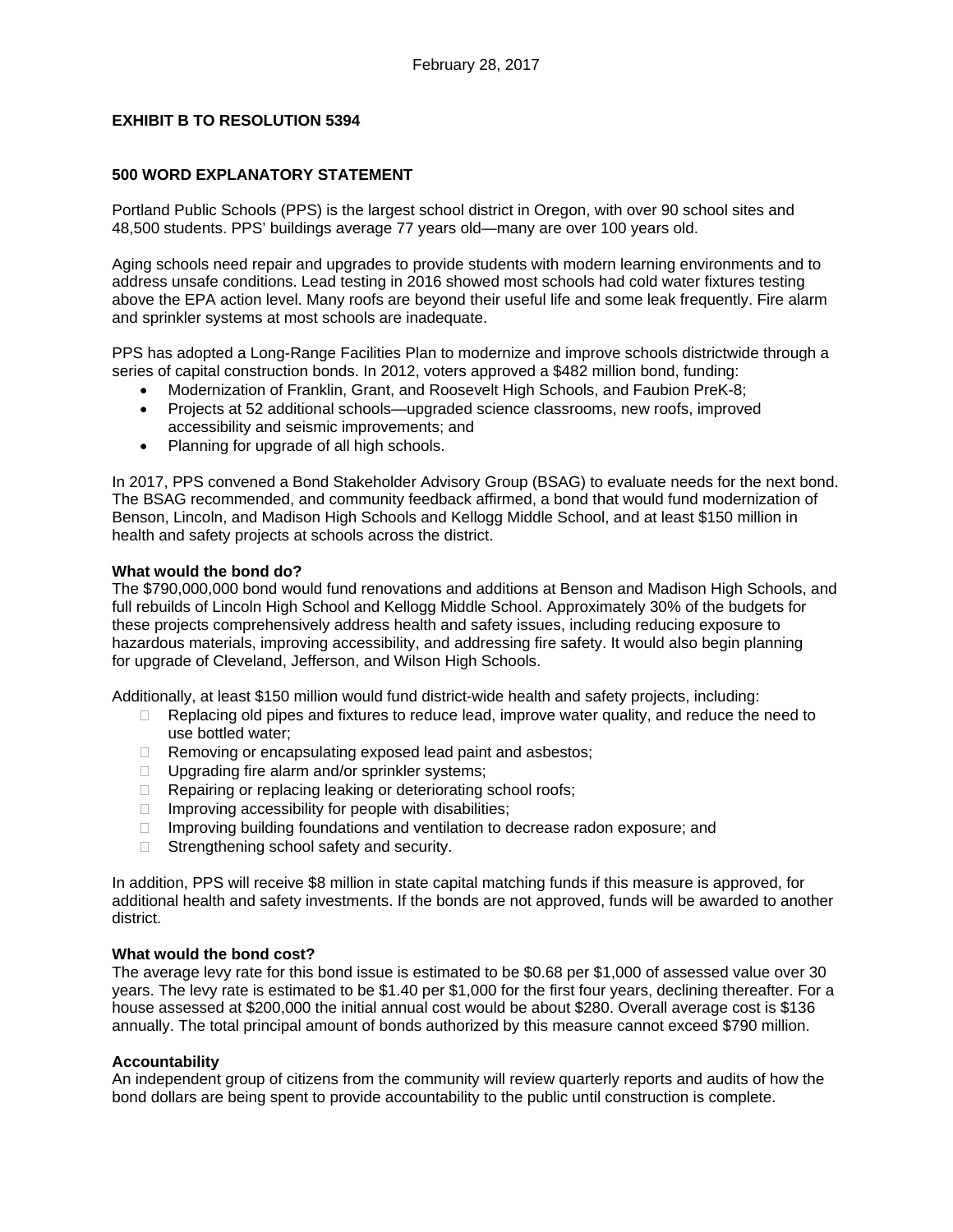#### Adoption of 2016-17 School Year-Round Calendar for Rosa Parks

# **RECITALS**

- A. In 2014, District staff, teachers and community members from Rosa Parks Elementary School, requested to pilot a year-round balanced calendar for the 2014-15, 2015-2016 and 2016-17 school years in order to increase academic gains for all of its students.
- B. In 2015-16, Rosa Parks saw 9% gain in student reading scares and 24% gain in math scores as reported by the Oregon School Report Card. As a result of these gains, Rosa Parks is requesting another year on the calendar, with the hopes to see similar or greater gains. The Rosa Parks community of family and staff is in support of this calendar to continue.

## **RESOLUTION**

1. The Board adopts the proposed 2017-18 year-round school calendars for Rosa Parks Elementary School.

*A.Lopez*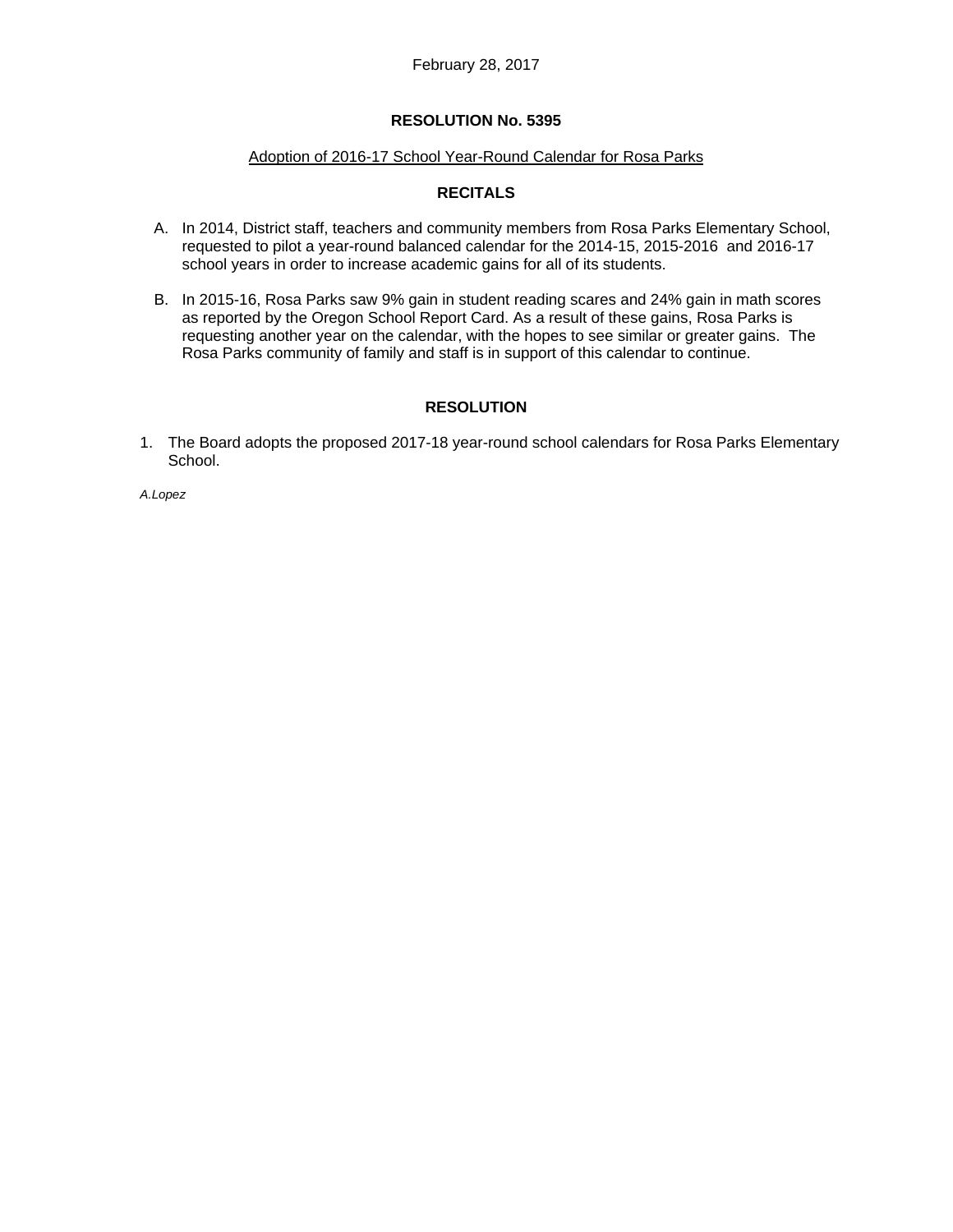#### Annual Multnomah Education Service District Resolution Process

# **RECITALS**

- A. The 2017-18 Multnomah Education Service District ("MESD") Local Service Plan ("LSP") is essentially an annual menu of options offered to the MESD Superintendents' Council for the Council's review, modification(s), and approval.
- B. The services offered in the LSP require approval of the component districts' boards by March 1, annually. The Services offered in the LSP must be adopted by two thirds of component districts' boards.
- C. A separate list of the specific services for Portland Public Schools, or the District Service Plan, will be included in the 2017-18 budget development process.
- D. The actual selection and use of resolution funds to pay for selected services remains at the discretion of each individual district. This Resolution does not commit Portland Public Schools to each of the specific services offered by MESD; it affirms the overall services offered to all of the local component districts and contains the terms of the LSP offered by the MESD.

# **RESOLUTION**

- 1. The Board of Directors of Portland Public Schools, School District No. 1J, Multnomah County, Oregon, agrees to the conditions and provision of all programs and services, described in the 2017-18 Local Service Plan – Multnomah Education Service District with no exceptions.
- 2. In the event that the required resources are not available, each and every program and service is subject to reduction or elimination at the discretion of the Multnomah ESD Board. If such reductions or eliminations are necessary, they will be made through contingency planning in cooperation with the Superintendents of the local component districts.

*Y. Awwad* 

# **RESOLUTION No. 5397**

### Minutes

The following minutes are offered for adoption:

February 13, 2017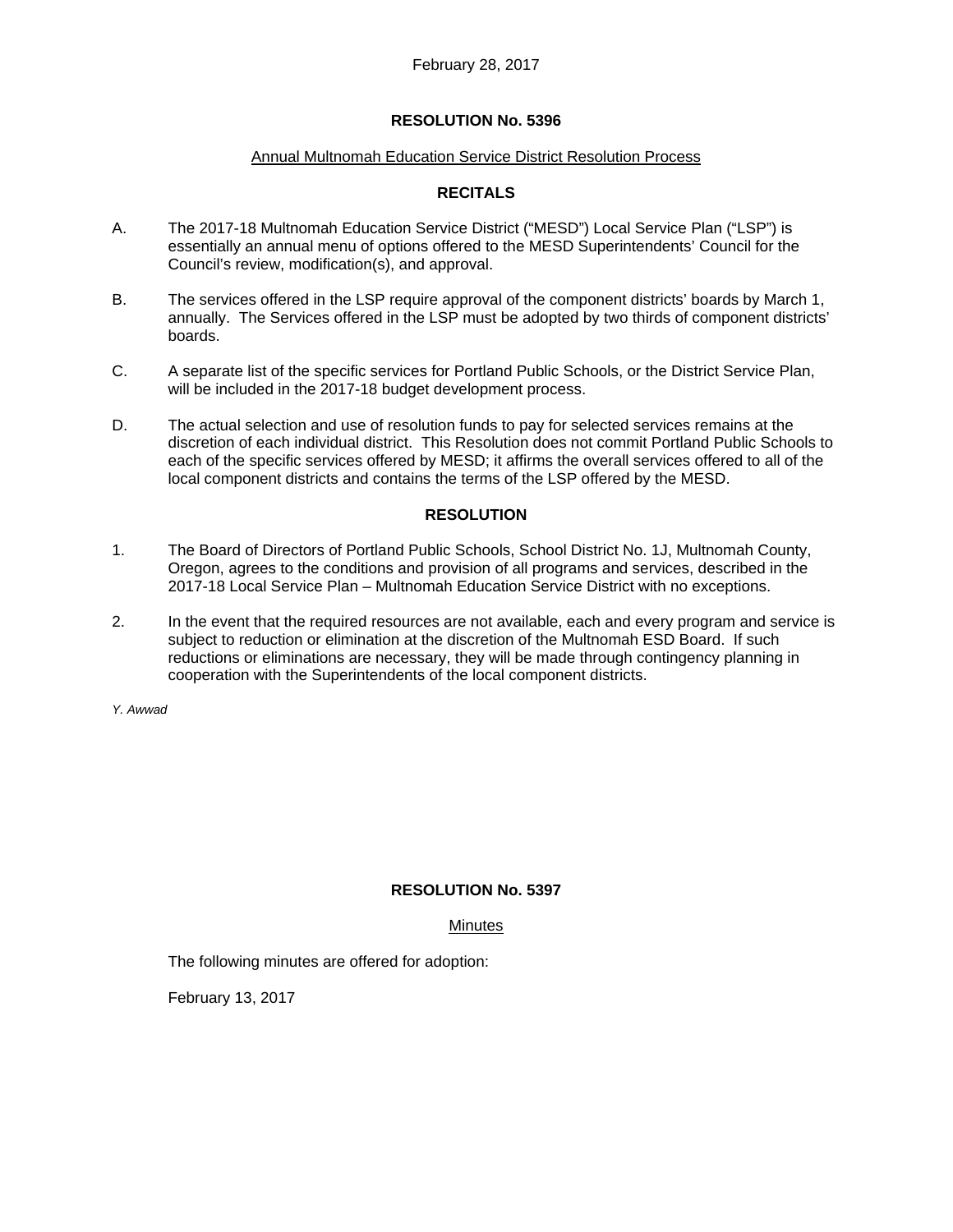### Accepting the Recommendations of the Bond Stakeholder Advisory Group and Commit Staff and the Board to Full Implementation of the Recommendations

## **RECITALS**

- A. In 2017, PPS surveyed the community and convened a Bond Stakeholder Advisory Group (BSAG) to evaluate needs for the next capital improvement bond.
- B. The BSAG recommended, and community feedback affirmed, a bond that would fund modernization of Benson, Lincoln, and Madison High Schools and Kellogg Middle School and at least an additional \$150 million in health and safety projects at schools across the district. Approximately 30 percent of the budgets for the modernization projects comprehensively address health and safety issues, including reducing exposure to hazardous materials, improving accessibility, and addressing fire safety.
- C. The \$150 million in districtwide health and safety projects would address all or some of the needs in the following areas: replacing old pipes and fixtures to reduce lead, improve water quality, and reduce the need to use bottled water in Portland's schools; removing or encapsulating exposed lead paint and asbestos; upgrade fire alarm and/or sprinkler systems; repairing or replacing leaking or deteriorating school roofs; improving accessibility for people with disabilities; improving building foundations and ventilation to decrease radon exposure; and strengthening school safety and security.
- D. In addition to this bond proposal, the BSAG recommended:
	- a. That the Board and Superintendent by December 2017 be able to clearly articulate a short and long-term strategy that addresses all currently identified health, safety, and ADA issues;
	- b. That the Board has a clear plan on how the at least \$150 million of additional health and safety investments will be spent to first address all high-risk areas as a priority (lead paint, lead in water fixtures and pipes, radon, exposed asbestos, and a minimum level of acceptable fire protection with the rest of the remaining dollars to address other health, safety, and accessibility issues). The Board should consider increasing the amount of additional health and safety investment in this bond to ensure issues of lead, radon, exposed asbestos and high risk facility issues are fully resolved;
	- c. That the Board dedicate \$8 million in state matching funds to addressing additional health, safety, and accessibility needs, and communicate to the public that the \$8 million investment is on top of the \$790 million;
	- d. That the Board should request clarification from the Superintendent and staff about how investments in seismic upgrades are prioritized, and affirm its understanding that two effective ways to increase student and staff safety include full modernization and replacement of schools and adding or strengthening seismic bracing when roofs are replaced;
	- e. That the Board concludes that the school district's plan for 1,700 students at each of the existing and future high schools is well supported by current birth rates and kindergarten enrollments and that all high school spaces being rebuilt will be enrolled in a way that is balanced and the board is committed to boundary and policy changes to ensure that neighborhood and focus option high schools have sufficient enrollments to support a rigorous and diverse curriculum in a cost effective way in all geographic areas of the city;